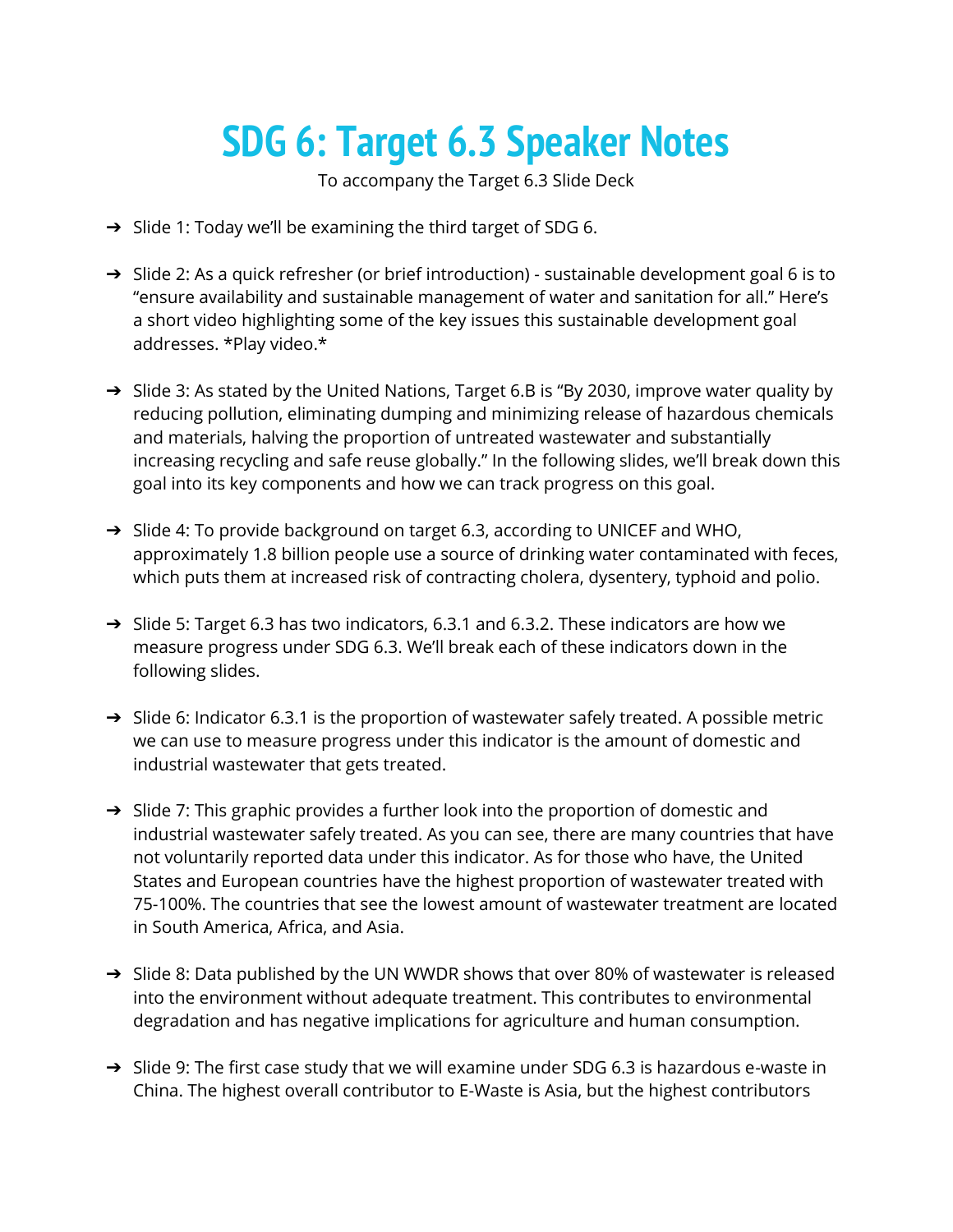per capita are the United States, Europe, and Oceana. Regardless of the origin, a large portion of it will end up in China.

Some of this e-waste that is illegally shipped to China, will end up being recycled by informal recycling centers. These informal recycling centers pose great threat to the surrounding environment as they do not follow regulations and policy that would protect themselves or the ecosystem from danger. The chemicals found in e-waste like barium, lead, and mercury then seep into the environment where they find their way into rivers, ponds, and groundwater.

- → Slide 10: [READ QUOTE] from [Ruediger Kuehr,](https://unu.edu/experts/ruediger-kuehr.html#profile) the lead author on the report about E-Waste in China and head of the [Sustainable Cycles](https://ehs.unu.edu/vice-rectorate/sustainable-cycles-scycle#overview) program at the United Nations University.
- $\rightarrow$  Slide 11: These two videos from CNN and the UN provide further information on the topic. \*play videos\*
- ➔ Slide 12: Indicator 6.3.2 is the proportion of bodies of water with good ambient water quality. A possible metric we can use to measure is self-reported data from countries.
- ➔ Slide 13: Unfortunately, not enough countries have reported recent data to be able to estimate the proportion of safely treated wastewater on a global level. Additionally, not enough countries reported data on the proportion of water bodies with a good ambient water quality to create a statistic on the global level.
- → Slide 14: Of the 89 countries that provided data on water quality, 60% of water bodies have good ambient water quality according to UN Water.
- → Slide 15: The second case study that we will examine under SDG 6.3 is toxic water in the Ganges. To provide context on the situation, here are some facts of the area to know. The Ganges River begins in the Himalayas. It flows through Northern India, then Bangladesh, and finally enters the ocean at the Bay of Bengal. The river is extremely polluted and known to have extraordinary levels of the bacteria fecal coliform, making the water unacceptable for human consumption. Despite this, it is the main water source for nearly half a billion people.

In terms of barriers to water treatment, one of the largest challenges is restoring the water flow which would contribute to cleansing the river. However, much of the river's natural flow has been disrupted by dams, diversion for agricultural use, and industrial use. Additionally, climate change is exacerbating the problem as the glaciers that feed the river are diminishing. Perhaps the largest barrier is finance, as the amount of money it would take to develop and enact restoration projects for the Ganges River is astronomical.